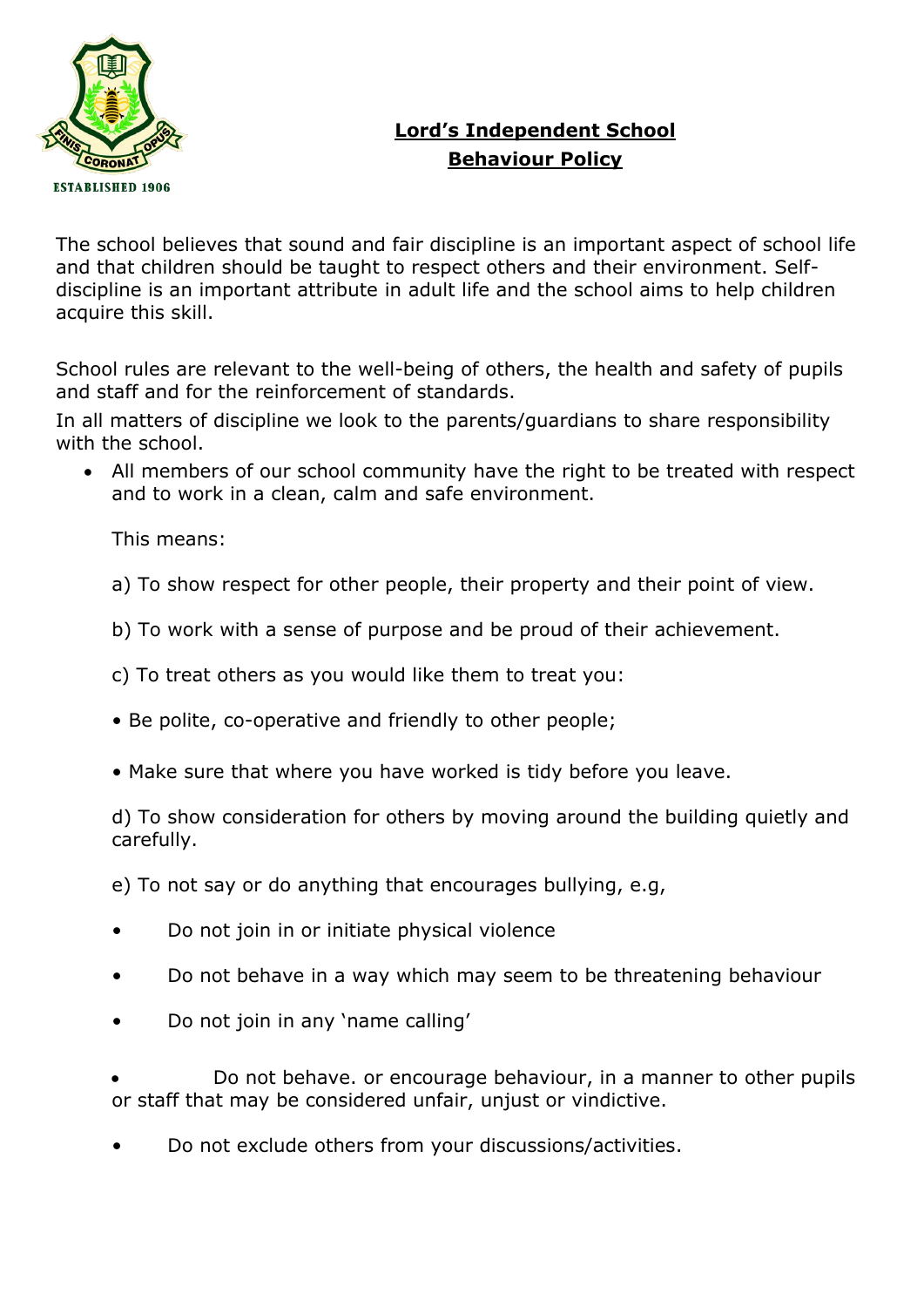Examples of good behaviour will be praised by the staff and drawn to the attention of others. Examples of this are:

• Consideration for others; Taking turns and sharing; Helping others to succeed.

Unacceptable behaviour will be dealt with immediately and appropriately.

## **Aims of Behaviour Policy**

- To promote a positive attitude to learning and provide a working atmosphere that enables all students to achieve their full potential.
- To ensure that there is a common understanding across all staff, students and parents of what constitutes good and poor behaviour.
- To ensure that all staff, students and parents are fully aware of our expectations in terms of behaviour.
- To provide clear procedures which are understood by all and which are applied consistently by everyone.
- To ensure rewards and sanctions are both used to promote positive behaviour.
- To ensure that all students are treated fairly.

## **Principles**

Lord's Independent School's approach to school discipline is based on the following principles:

- All students have the right to learn in a positive and supportive environment.
- Lord's will not tolerate behaviour that interferes with the learning of others.
- Students should be rewarded for good behaviour as well as face sanctions for poor behaviour.
- Students work best in an environment where there are clear boundaries and high expectations.

## **Rights and Responsibilities at Lord's Independent School**

- You have the right to a good education and high quality teaching.
- You have a responsibility to be the best learner you can be and help others learn.
- You have the right to learn in a safe and secure environment.
- You have the responsibility to work hard and achieve your potential.
- You have the right to be treated with respect.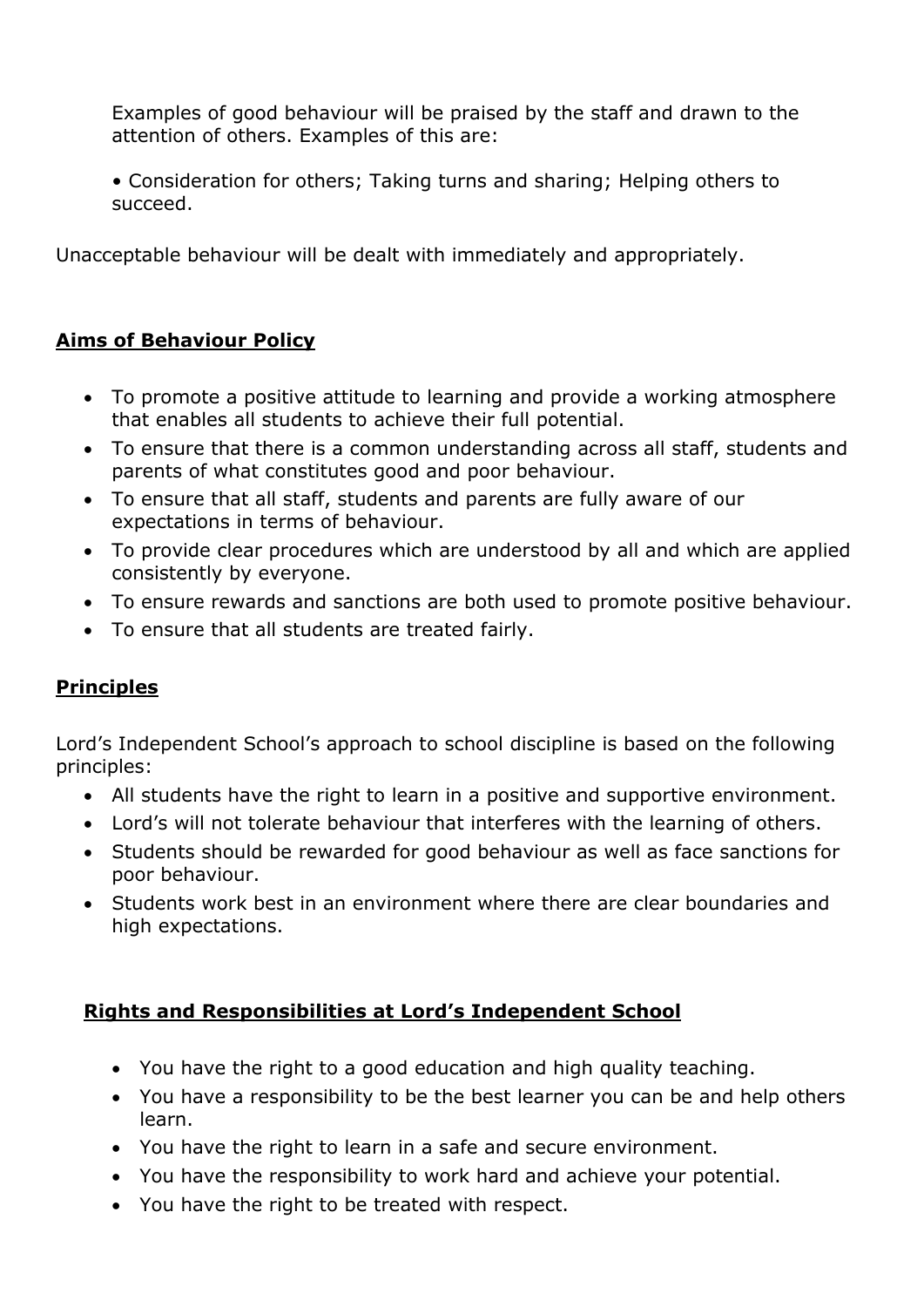- You have the responsibility to treat others with courtesy and if you feel that you are not being treated respectfully you have a responsibility to report it to Mrs Ainsworth.
- You have the right to have your opinions respected and listened to.
- You have the responsibility to respect and listen to others' opinions
- You have the right to be free from bullying
- You have a responsibility to help others and show kindness and friendship.

#### **There are rewards for students who consistently show good learning habits.**

## **Ground Rules**

The following ground rules have been established so that all students are aware of the appropriate boundaries during the school day.

**Look smart** Take a pride in your appearance and try to look smart at all times.

**Equipment** All students should have the necessary equipment for the school day-Pens; pencils; ruler; rubber; sharpener; calculator; geometry set; homework diary; all necessary books.

### **Mobile Phones and Electronic Devices** ( with the exception of calculators)

• Mobile phones, i pads, tablets etc must not be allowed to become a distraction and must not be used in lessons. They must be kept in bags and switched off during lesson times or they will be confiscated and kept securely until the end of the school day. Repeated offences will result in parents being asked to collect the equipment and it no longer being allowed into school.

### **Homework**

Students who succeed always complete their homework and hand it in on time.

Homework is used to reinforce learning in class and to check understanding of the work. It must be completed and handed in on time to your teacher.

Missing homework will lead to sanctions and free time being spent to complete it.

### **Arrive at school on time**

Arriving late disrupts the learning of others and means you miss your learning. All students must be in school for 9am registration.